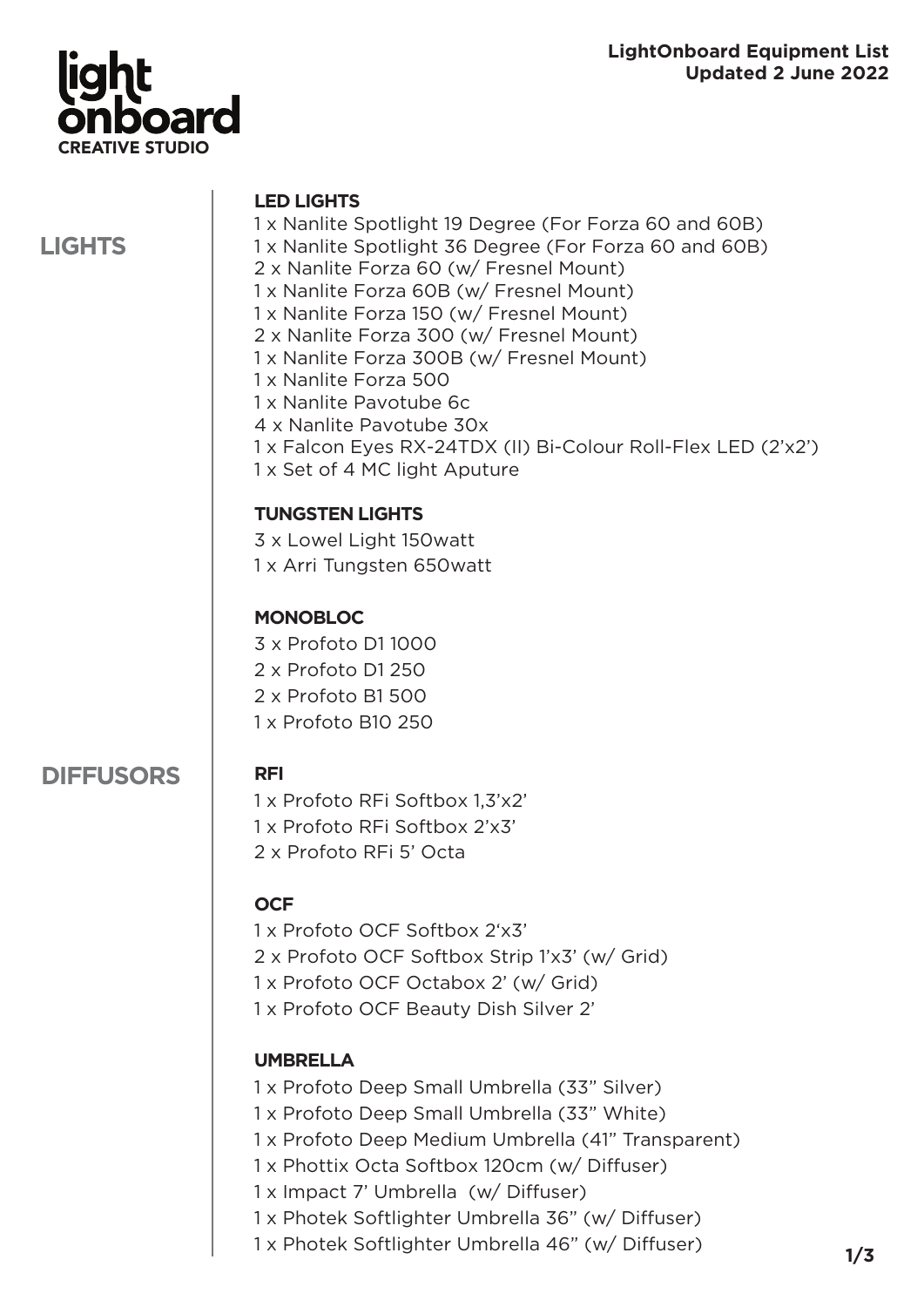| <b>LIGHTS</b><br><b>SHAPERS</b> | <b>PROFOTO LIGHT SHAPER</b><br>1 x Profoto honeycomb Grid 10 Degree<br>1 x Profoto Silver Beautydish with Sock and Grid<br>1 x Profoto Magnum OCF<br>3 x Profoto Zoom Reflector II<br>1 x Profoto Wide Zoom Reflector                                                                                                                                                                                                                                                                          |
|---------------------------------|------------------------------------------------------------------------------------------------------------------------------------------------------------------------------------------------------------------------------------------------------------------------------------------------------------------------------------------------------------------------------------------------------------------------------------------------------------------------------------------------|
|                                 | <b>ACCESSORIES</b><br>1 x Profoto OCF Grid (10, 20 and 30 Degree)<br>1 x Profoto OCF snoot                                                                                                                                                                                                                                                                                                                                                                                                     |
| <b>MOUNT</b>                    | <b>BOWEN MOUNT SOFTBOXES</b><br>2 x Phottix Softbox Strip 35cm x 140cm (w/ Grid)<br>1 x Phottix Softbox 60cm x 90cm<br>1 x Aputure Lantern Softbox (2.2')                                                                                                                                                                                                                                                                                                                                      |
|                                 | <b>BOWEN MOUNT OCTABOX</b><br>1x Triopo Octa Softbox 55cm<br>2 x Triopo Octa Softbox 65cm<br>1 x Nanlite Forza Softbox 120cm                                                                                                                                                                                                                                                                                                                                                                   |
| <b>GRIP</b>                     | <b>STANDS</b><br>5 x Kupo 40" Black C-stand (w/ Head and Arm)<br>3 x Manfrotto Avenger Silver 33" with Sliding Leg<br>2 x Manfrotto Avenger Silver 20" Turtle Base C-stand (w/<br>Head and Arm)<br>2 x Kupo Slider Stand (Black)<br>2 x Boom Stand<br>11 x Varied Lightstands<br>1 x Avenger D600 Mini Boom                                                                                                                                                                                    |
|                                 | <b>REFLECTORS &amp; DIFFUSORS</b><br>2 x 8'x4' Rolling Panel (White and Black)<br>2 x Apple Box Full<br>6 x Apple Box (Nested Set)<br>2 x 4' Circular Reflector (White and Silver)<br>$2 \times 4 \times 4'$ Trace Frame (216)<br>2 x 4'x4' Styrofoam Reflector (Black and White)<br>2 x 4'x4' Solid Floppy Flag<br>1 x 24"x36" Flag kit (Green, Yellow, Grey, Red and Black)<br>1 x 24"x36" Cucoloris<br>1 x Butterfly Frame (1.5m x 2.5m)<br>$1 \times$ Butterfly Frame (3.4m $\times$ 3.4m) |
|                                 | <b>MOUNTING HARDWARE</b><br>3 x Baby Plate<br>3 x Duckbill Clamp<br>6 x Cardellini clamp<br>8 x Super Clamp<br>A-Clamps<br><b>Black Foil</b><br>Wedges<br>1 x Goal Poles (several lengths)<br>3 x Matthews Pole Connector<br>9 x Coupler Clamps                                                                                                                                                                                                                                                |